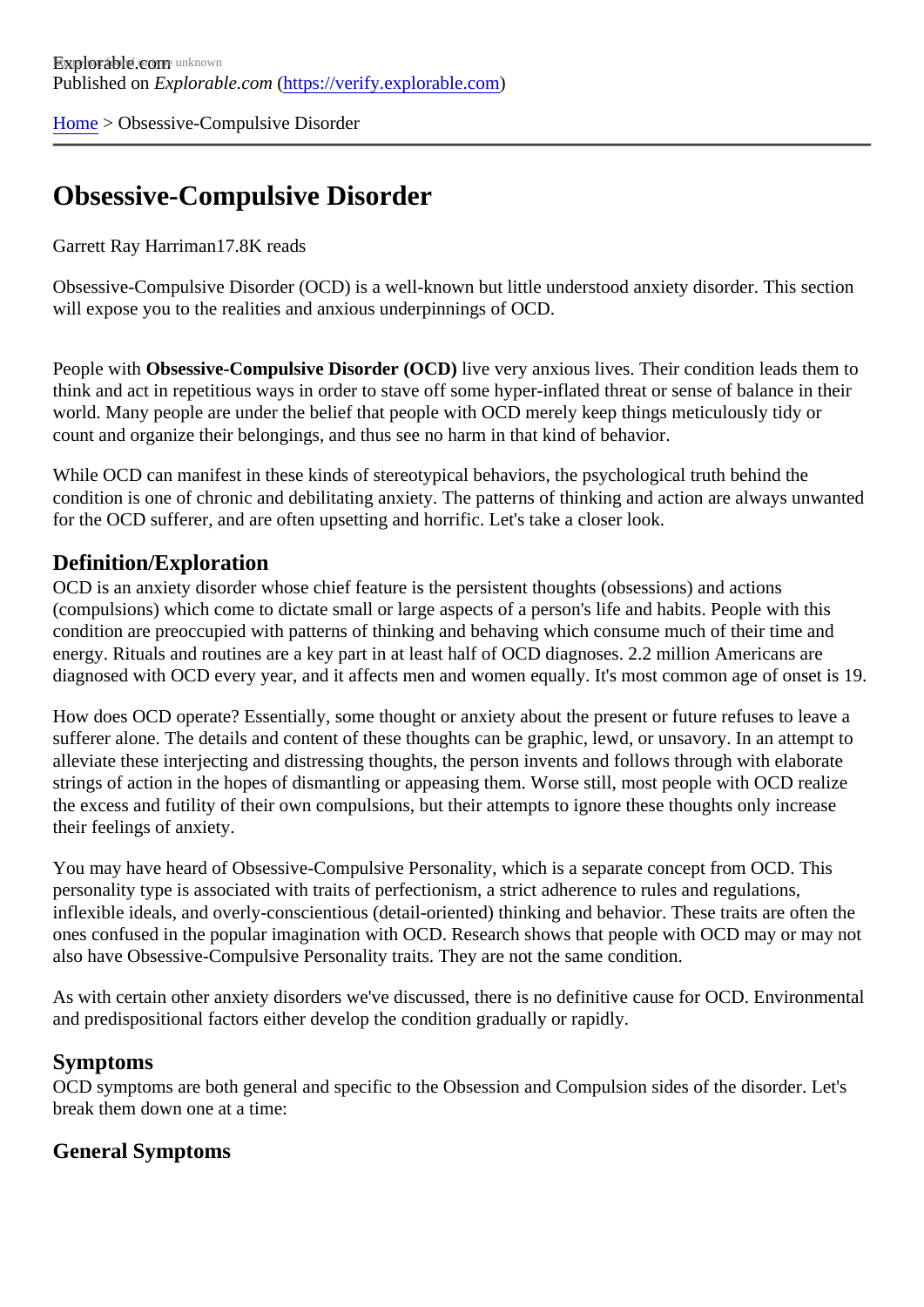Repeated images and/or thoughts. Topics can include (but are not limited to) germs, tidiness, violence (toward self or others) and sexual acts

- Perform the same rituals over and over again (locking doors, hoarding objects, counting)
- An inability to combat, control, or suppress recurrent thoughts/images
- 

Feel little or no pleasure completing the compulsive ritual, but temporarily relieve anxious mindset through them

• Spend 1 hour or more per day focused on these thoughts/behaviors

## **Obsessive Symptoms (Thoughts)**

- Ceaseless worrying about dirt and contamination
- Constant worrying about order, organization, and/or symmetry
- Concerned with accidently and violently hurting yourself, loved ones, or strangers
- Hold onto exaggerated sense of responsibility for the well-being of others
- Unwanted, ugly thoughts about religious or sexual imagery
- Doubting that the things you think are irrational

### **Compulsion Symptoms (Rituals)**

- Cleaning (bathing, handwashing, scrubbing the bathtub multiple times a day)
- Repetition (saying or thinking a name, thought, or phrase for hours; clicking a pen for hours)
- Checking (ensuring the lights are all off/on, that the thermostat hasn't changed, again and again)
- Hoarding (holding onto everything bought--every article of trash, every useless item)
- Continually repeating an old conversation, a prayer, or "conjuring" good thoughts and images in an effort to waylay anxious thoughts

Treatment for OCD can take many forms, from Cognitive-Behavioral Therapy (see here) to Psychotherapy (here) and medication (here). Often a combined approach is best, as is the case for many anxiety disorders



**Case Study**